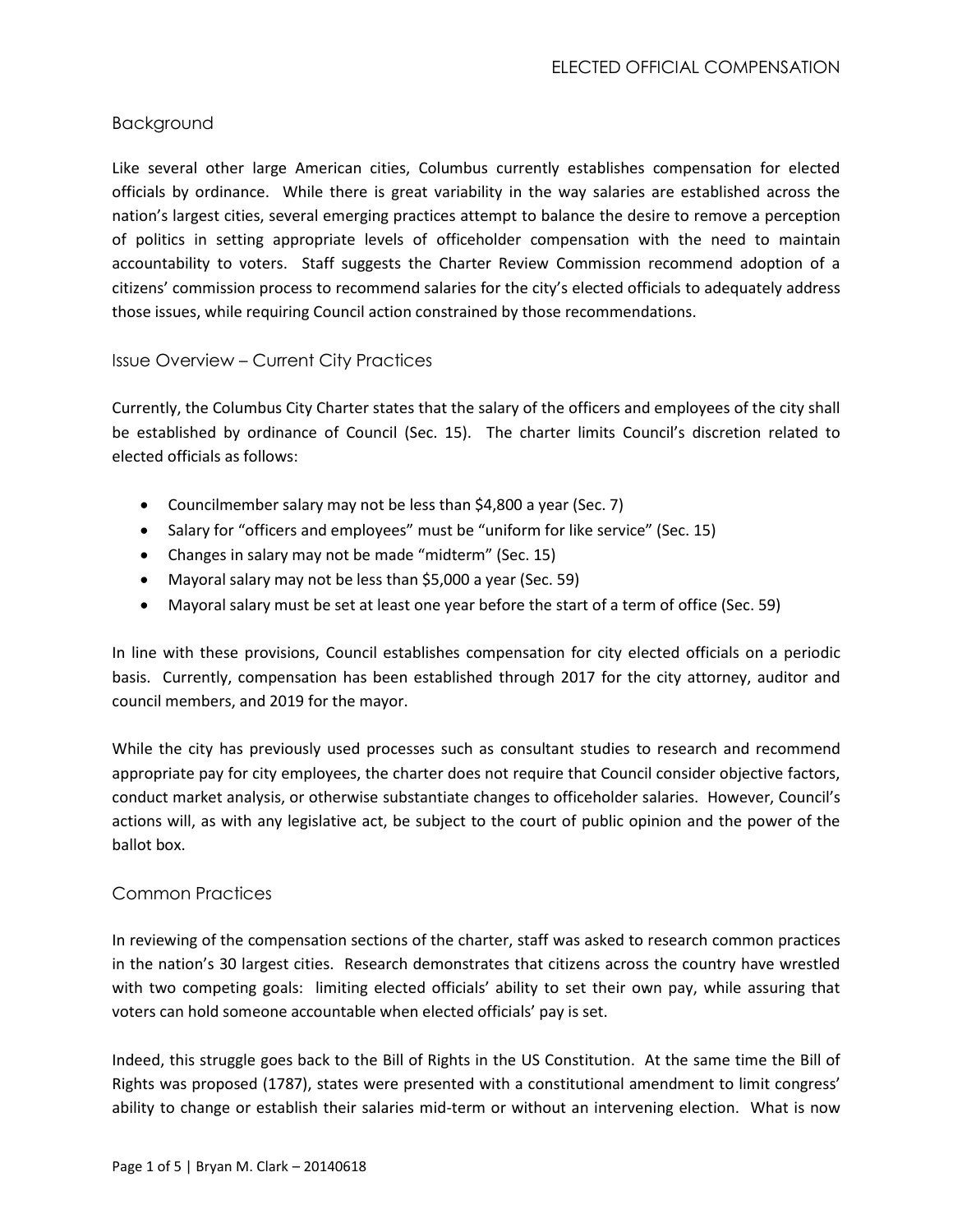known as the 27<sup>th</sup> – and most recent – Amendment to the US Constitution was not ratified by sufficient states until 1992.

While this long-standing tension has resulted in great variability in the way salaries are established across the nation's largest cities, a review of those cities reveals a growing trend towards "arm's length" citizen processes to inform or establish officeholder compensation.

Of the nation's 30 largest cities, including the seven largest Ohio cities not in that category, a majority establish elected official compensation by a method other than discretionary ordinance. The most common methods are citizen commissions on compensation, charter-established salaries, and state law.

| <b>METHOD OF SETTING SALARIES</b><br><b>Review of 30 largest US cities, including</b><br><b>Ohio's largest cities</b> |    |
|-----------------------------------------------------------------------------------------------------------------------|----|
| Ordinance of Council                                                                                                  | 16 |
| Charter provision                                                                                                     | 9  |
| Commission recommendation                                                                                             | 8  |
| State law                                                                                                             |    |

Charter-established pay provisions primarily exist in Southwestern cities, where officeholders are expected to work part-time and receive minimal compensation. One exception is Cincinnati, which establishes city manager pay by ordinance, but relies on a charter-prescribed formula to establish councilmember pay.

State law provisions for salary generally arise where the municipality's charter is a creature of state law or home rule provisions are significantly more restricted than Ohio's.

The use of citizens' commissions continues to gain traction at the municipal and state level across the country. This year, Minnesota voters will consider a constitutional amendment to establish such a commission for all elected officials. Similar processes have already been established for state officials in 19 states. $1$ 

In each instance, voters have affirmed their desire to remove some discretion in establishing compensation, while retaining a measure of accountability.

These trends stand in contrast to an ordinance-driven process, whereby a paid consultant study or onetime commission created by ordinance makes non-binding salary recommendations. The ordinancebased approach does not provide long-term consistently or predictability in establishing compensation, and, as with any ordinance, could be repealed at any time.

 $\overline{\phantom{a}}$ 

 $^{\rm 1}$  http://www.ncsl.org/research/about-state-legislatures/pay-problem.aspx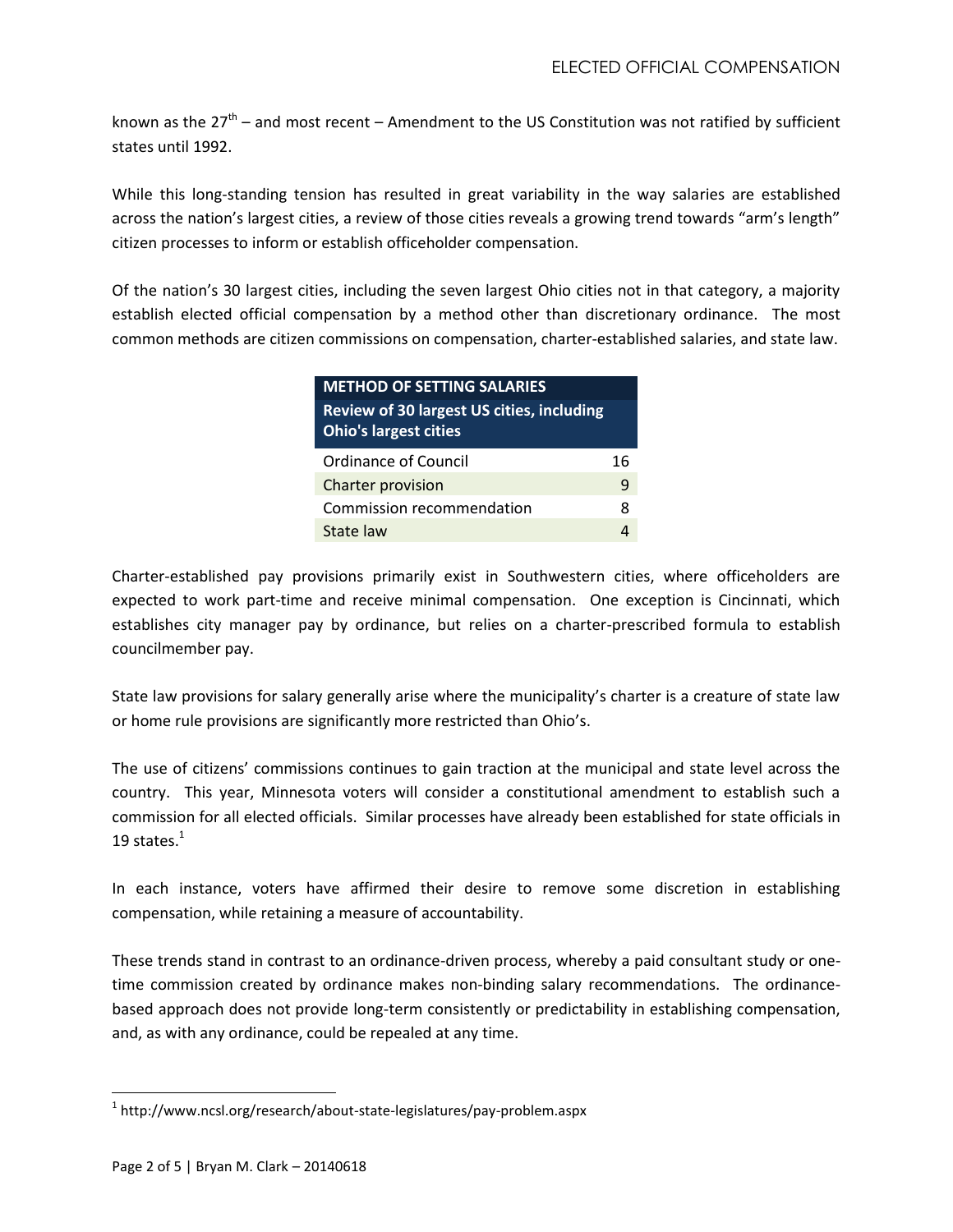# Conclusion

Based on a close review of the charter provisions in Baltimore, Dayton, Detroit, Phoenix, San Diego, San Francisco, San Jose and Toledo, staff recommends the establishment, in the charter, of a Citizens' Commission on Elected Official Compensation. Columbus has the opportunity to embrace greater public involvement in setting elected official compensation, while maintaining the core principle that, at the end of the day, elected officials must be accountable for their decisions.

To facilitate Commission consideration of this recommendation, staff has worked with internal stakeholders to develop draft amendment language for your consideration.

#### Sec. 7. Salary and attendance.

Each member of the council shall receive a salary of not less than four thousand eight hundred dollars a year, payable in equal monthly installments. Absence from eight consecutive regular meetings shall operate to vacate the seat of a member unless the absence is excused by resolution of council setting forth such excuse and entered upon the journal.

Sec. 15. Compensation of officers and employees.

Subject to the provision of this charter as to the salary of council members, the auditor, the city attorney, and the mayor, council shall fix by ordinance, the salary or compensation of all officers and employees of the city government: provided, however, that the board of health, and the trustees of the sinking fund shall have the power to fix the salary or compensation of the officers and employees in their respective departments. The salary or compensation so fixed shall be uniform for like service. All such salaries and rates of pay shall be reported to the civil service commission forthwith. The salary of any officer, employee, or member of a board or commission in the unclassified service of the city who was elected or appointed for a definite term shall not be increased or diminished during the term for which the individual was elected or appointed, and all fees pertaining to any office shall be paid into the city treasury.

Sec. 15-1. Citizens' commission on elected official compensation.

The salary of all elective officers provided for in this charter shall be established by ordinance upon recommendation from a citizens' commission on elected official compensation.

### Sec. 15-2. Commission membership.

The citizens' commission on elected official compensation shall consist of five members, who shall be qualified electors of the city, shall not hold any other office or employment in the city government, and shall serve without compensation. Two members shall be appointed by the council, two members shall be appointed by the mayor, and one member shall be jointly appointed by the council and the mayor, such member serving as chair of the commission. Such appointments shall take place at the second regular meeting of council in 2018 and of each succeeding fourth year thereafter; except that the first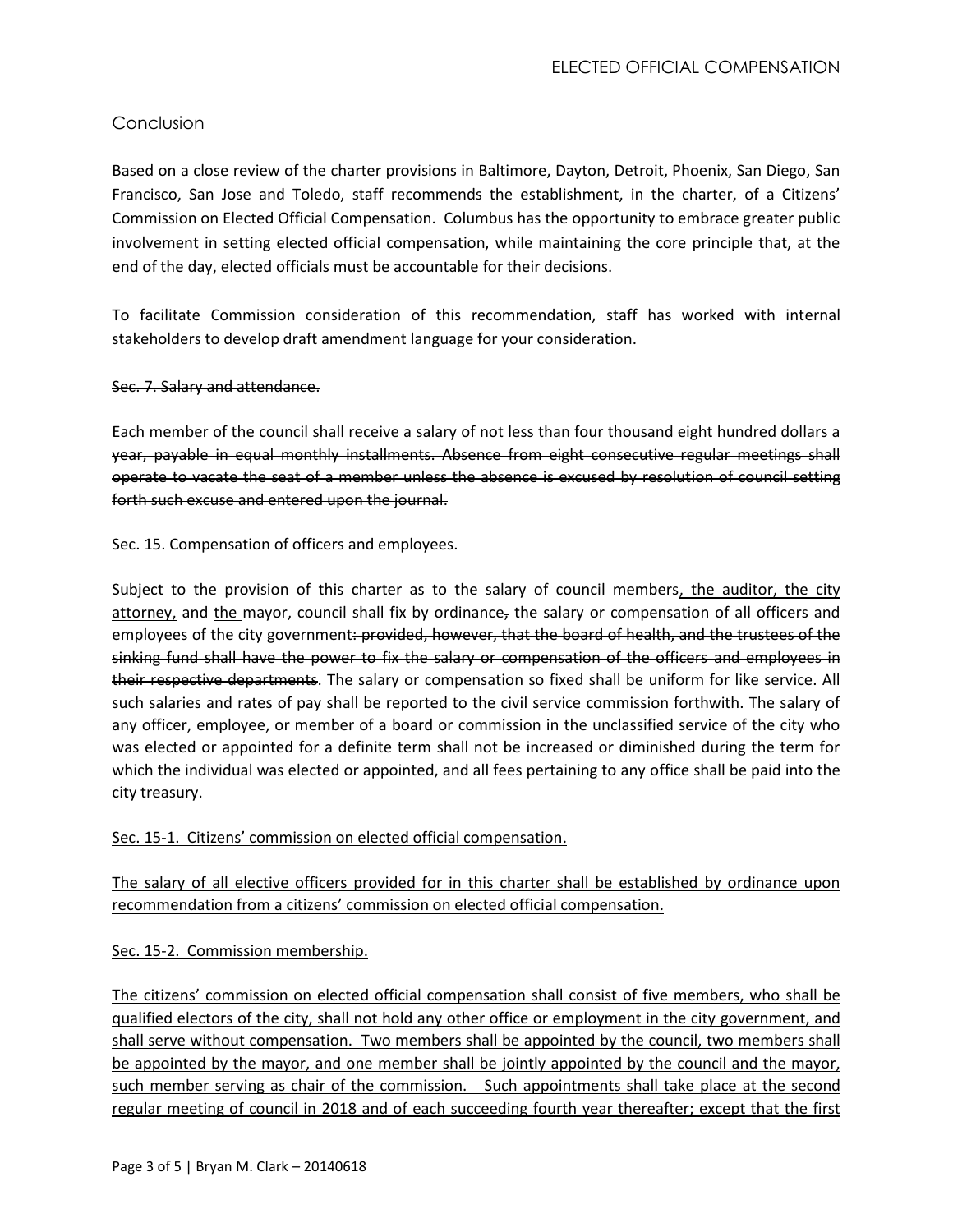commission shall be appointed at the second regular meeting of council in 2015. Vacancies shall be filled in the same manner as prescribed for the original appointment. The meetings and records of the commission shall be open to the public as provided for in this charter and general laws of the state.

Sec. 15-3. Commission duties.

The commission shall conduct a review of salaries for like positions in the public sectors. The review shall be made for the purpose of recommending salaries appropriate to the duties and responsibilities of each elective officer of the city.

Sec. 15-4. Commission report.

Within three months of appointment, the commission shall submit to the city clerk a report of recommendations for the salary of each elective officer of the city, including an annual cost of living adjustment which shall not exceed the average increase in the consumer price index, or successor thereto, during the preceding four years. If the commission fails to timely submit the report, the council may compel a meeting of the commission to prepare and submit the same.

Sec. 15-5. Council action to establish salaries.

Within thirty days after the report is submitted, council shall by ordinance either accept the commission recommendations or any portion thereof, or reject the same. If council rejects the recommendations, the salaries then in effect shall remain unchanged. In no event may council adopt an ordinance establishing salaries which exceed the recommendations of the commission.

Sec. 59. Salary of mayor.

The salary of the mayor shall be five thousand dollars per annum; but said salary may be changed by ordinance of council, provided that such ordinance must be passed at least one year prior to the beginning of the term of the mayor to be affected thereby.